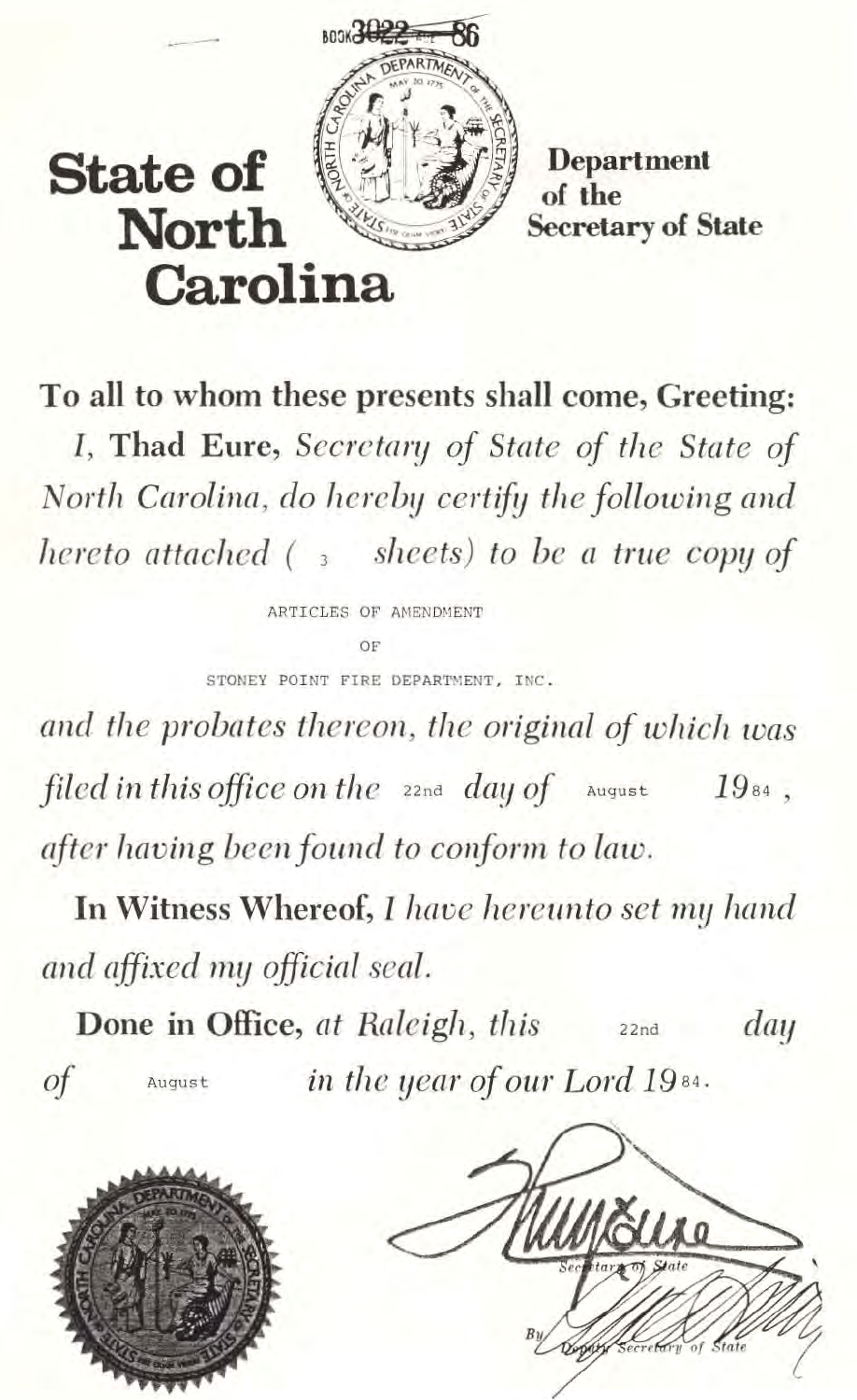342375 **BOOK3022 PAGE 88** 

Aug 22 12 16 PM PM TO THE CHARTER OF ARTICLES OF AMENDMENT FILED

The Childersigned corporation, hereby executes these Articles of Amendment for the purpose of amending its Charter:

1. The name of the corporation is Stoney Point Fire Department, Jnc.

The following amendments to the charter of the corporation is  $2.$ adopted by its members on the 17th day of July, 1984, in the manner prescribed by law:

Deleted by Amendment:

"1.(b) To promote the civic, educational, religious, recreational, commercial, industrial and residential advantages of the community; to afford an opportunity for study of the communities' problems with reference to protection of life and property and to seek solutions and remedies for such problems; but in all respects to remain non-partisan, non-political, and non-sectarian in spirit and in purpose.

1.(c) To raise money and obtain funds and property by membership dues, gifts, bequests or other legal means, to be used for the prevention of fire and the protection of life and property any civic, charitable and other benevolent ends consistant with general objectives of the corporation as herein set forth; but in the case of dissolution of this corporation, the assets of the corporation shall be impressed with a Trust for public benefit and no individual member of this corporation shall have a proprietory interest therein."

Added by Amendment:

"1.(h) The purposes for which the corporation is organized are exclusively religious, charitable, scientific, literary and educational within the meaning of Section 501(c)(3) of the Internal Revenue Code of 1954 or the corresponding provision of any future United States Internal Revenue Code. Notwithstanding any other provisions of these articles, this organization shall not carry on any other activities not permitted to be carried on by an organization exempt from Federal Income Tax under Section 501(c)(3) of the Internal Revenue Code of 1954 or the corresponding provisions of any future United States Internal Revenue Law.

LAW OFFICES **BLACKWELL, SWARINGEN** & THOMPSON, P. A. HERITAGE SQUARE 300 DICK STREET FAYETTEVILLE N C 28302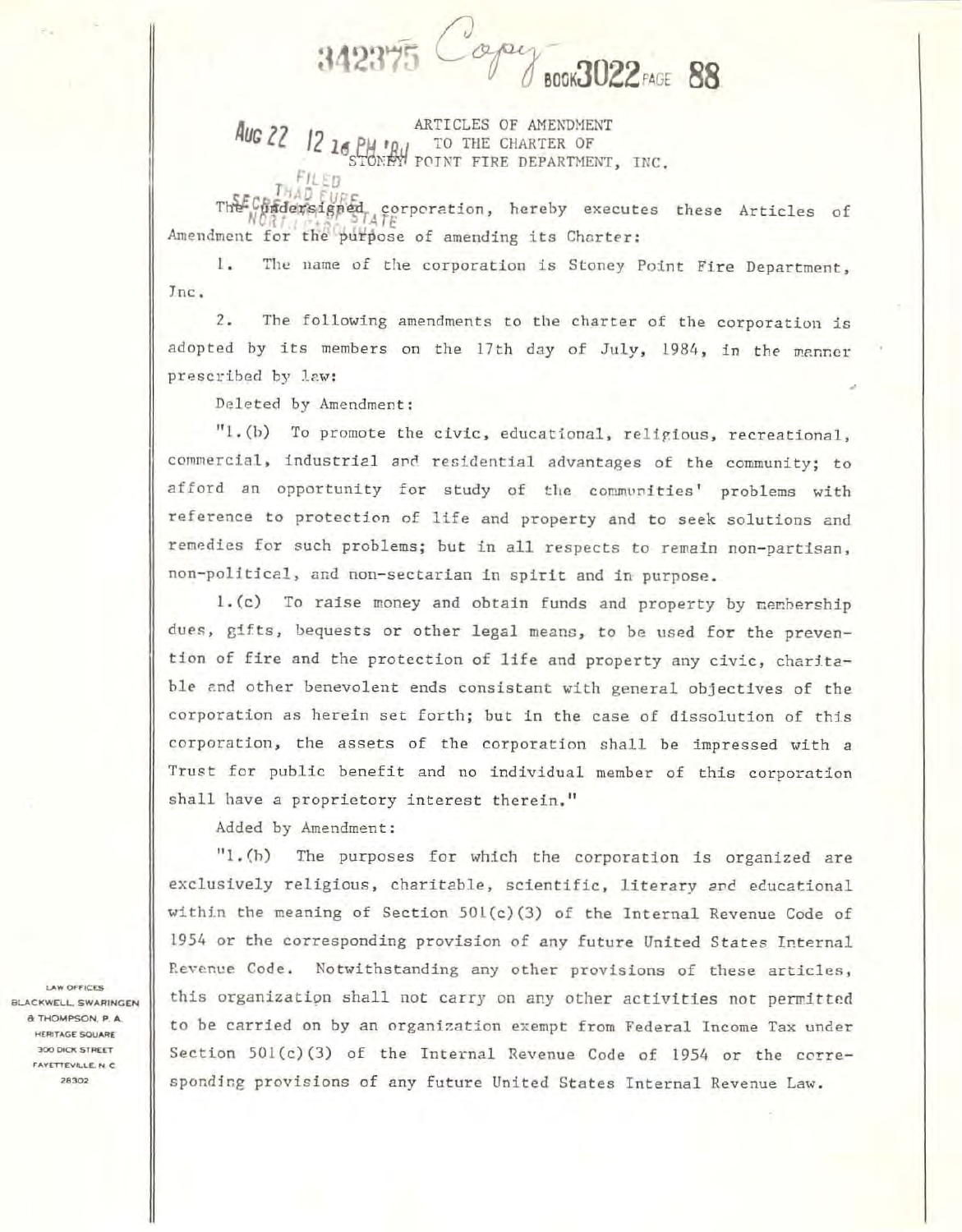## **BOOK3022 FAGE 89.**

1. (c) To raise money and obtain funds and property by membership dues, gifts, bequest or other legal means to be used for the prevention of fire and the protection of life and property, and to do any civic, charitable and other berevolent end consistent with general objectives of this corporation as herein set forth; in the event of dissolution, the residual assets of the organization will be turned over to one or more organizations which themselves are exempt as organizations described in Section 501(c)(3) and 170(c)(2) of the Internal Revenue Code of 1954 or any corresponding section of any prior or future Internal Revenue Code, or to the Federal, State of local government for exclusive public purpose."

 $3.$ That a meeting of members was had on the 17th day of July, 1984, at which the amendments were adopted, that a quorum was present as such meeting and that such amendment received at least two thirds of the vote entitled to be cast by members present or represented by proxy at such meeting.

IN WITNESS WHEREOF, these articles are signed by the President and the Secretary of the corporation this the 17th day of July, 1984.

STONEY POINT FIRE DEPARTMENT, INC. ul C. Brown BY:

Secretary

ATTEST:

**HATHA** 

 $11/2$ 

 $\cup$ 

 $111$ 

NORTH CAROLINA

CUMBERLAND COUNTY

- L. M. Cullad

**LAW OFFICES BLACKWELL, SWARINGEN** & THOMPSON, P. A. HERITAGE SQUARE 300 DICK STREET FAYETTEVILLE N.C. 28302

This is to certify that on this 18th day of July, 1984, before me, a notary public, personally appeared Daniel C. Brown and Alton L. McCullock, each of whom, being by me first duly sworn, declared that he signed the foregoing document in the capacity indicated, that he was